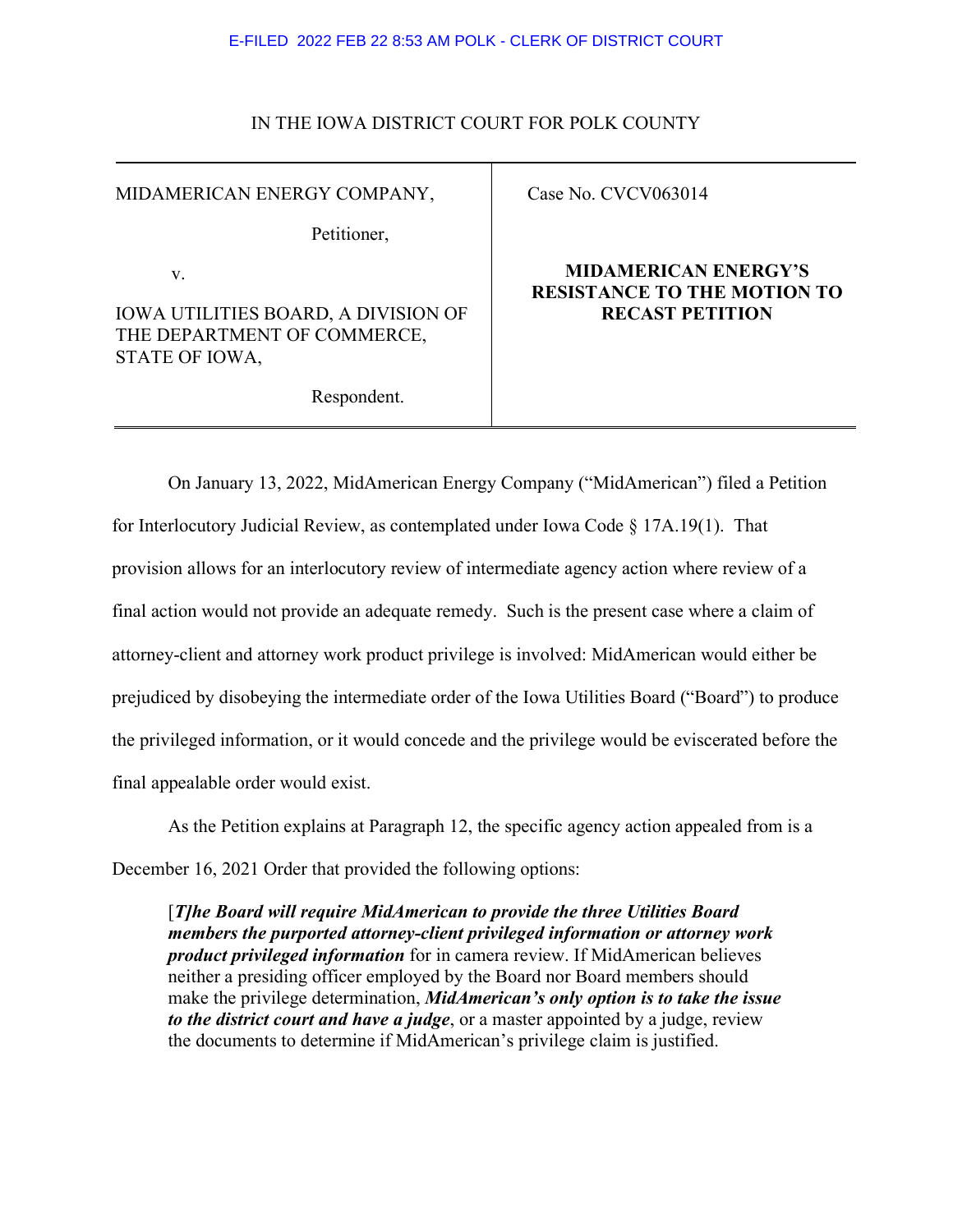#### E-FILED 2022 FEB 22 8:53 AM POLK - CLERK OF DISTRICT COURT

(Emphasis added.)<sup>[1](#page-1-0)</sup> The Board appears to affirm that this is the basis for the appeal at Paragraph 7 of its Motion.

In making its Motion to Recast Petition, however, the Board appears to misconstrue the basis for the request for judicial review. The Motion suggests that MidAmerican has brought two claims – a request for judicial review and, separately, an original claim for a different kind of review: *in camera* review and determination of privilege. These are not, however, separate claims: they are one and the same. The Board has ordered MidAmerican to produce privileged documents. MidAmerican is appealing that order. While the main issue MidAmerican raises on appeal is procedural – that a body sitting in an investigative capacity and who requested the documents cannot also be the body to rule on a claim of privilege – the *existence* of the privilege is inextricable from the appeal. Put differently, one defense to the Board's order to disclose the documents is that the documents are privileged (and, conversely, if they are not than the rest of the appeal is arguably moot.)

While the Court could, conceptually, rule solely on the procedural issue and find the Board on the present facts cannot properly be the decision-maker on privilege, it would be extraordinarily inefficient for the Court and the parties to do so without reaching the substantive issue as such a ruling would then require MidAmerican to file a second action to have the Court be the decision-maker on the substance of the privilege claim. Moreover, it presumably would be a natural part of the context for the Court's decision on this appeal to see the documents and understand the background. The way the Board conceptualizes this case, presumably the Court would never see the documents in question – the Board sees such an *in camera* review as a

<span id="page-1-0"></span><sup>&</sup>lt;sup>1</sup> In re MidAmerican Energy Company, Docket No. SPU-2021-0003, "Order Addressing Presiding Officer's Recommendations Regarding Issue of Privilege" (Iowa Utils. Bd., December 16, 2021) at 14. (Attached to the Petition as Exhibit 3.)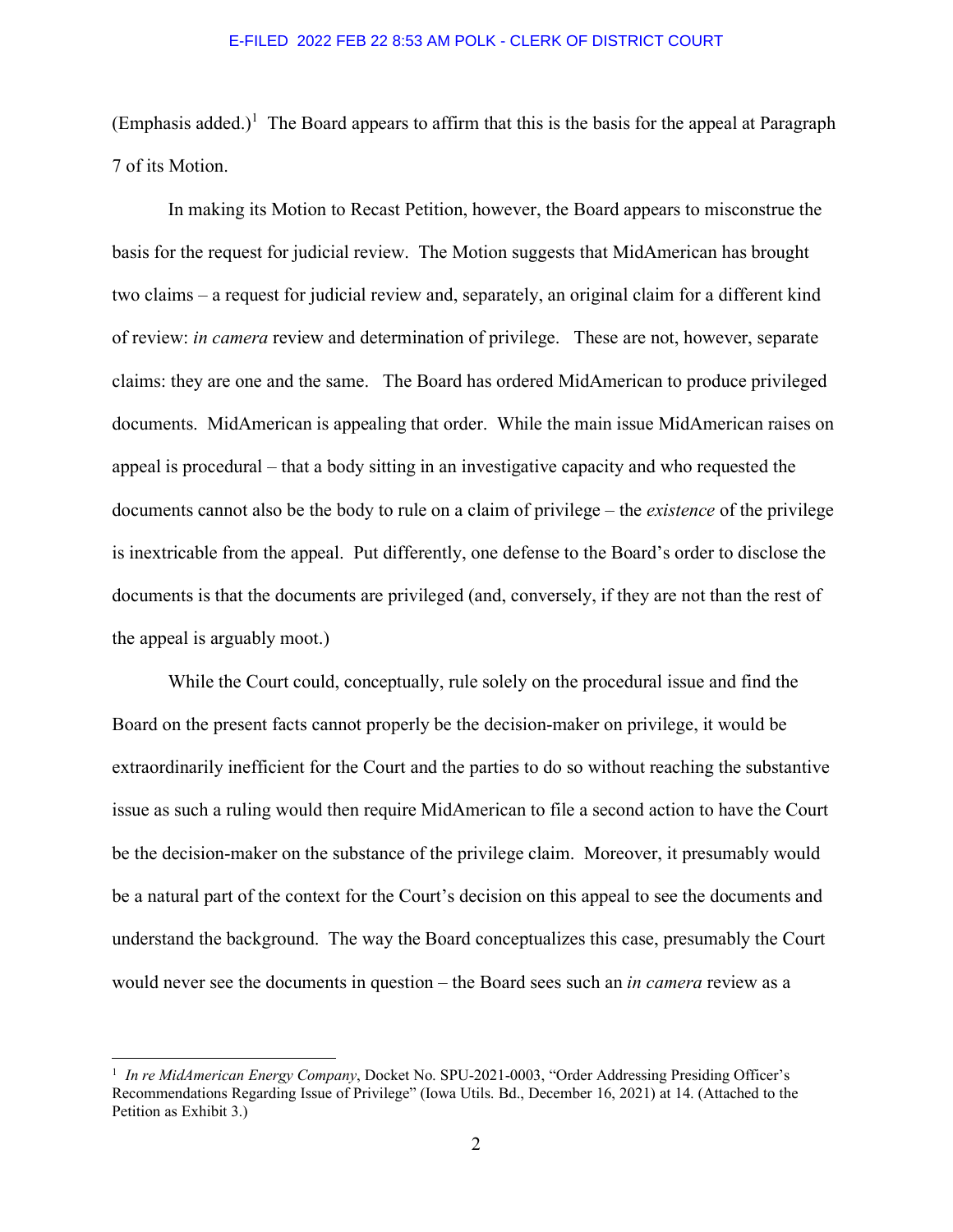#### E-FILED 2022 FEB 22 8:53 AM POLK - CLERK OF DISTRICT COURT

separate cause of action. That is an overly constrained reading of the appeal brought by MidAmerican and of the permitted grounds for interlocutory appeal under the Iowa Administrative Procedures Act. The problem with the Board's approach is obvious in Paragraph 18 of its Motion: it suggests that the Court could return the documents in question to the Board for a privilege determination even if the Court determines "there was good reason to have not presented the evidence to the agency". That is circular, however, as it simply recreates the conditions that lead to the appeal; it is effectively an invitation to the Court to not answer the question before it, despite  $\S 17A.19(1)$  expressly contemplating a valid appeal on these facts. The Court should decline the invitation.

MidAmerican has brought a proper interlocutory appeal – notably, the Board hasn't moved to dismiss as a matter of law. The appeal is from an order wherein the Board gave MidAmerican a stark choice: turn over documents MidAmerican believes to be privileged so the party requesting the documents can review them and will have seen them, whether they are privileged or not, or go to court to appeal the order requiring production. MidAmerican had little choice but to do the latter. While the main basis for appeal is the *process* for protecting privilege, the privileged status of the documents is also relevant to and a part of the appeal. It does not require a separate or original action, and confirming the underlying privilege does not require multiple kinds of relief. Reviewing the documents *in camera* is a natural consequence of the appeal, and ruling on the privilege is a relevant part of the appeal as it is a defense to the order to produce the documents, an order where the dispute between the parties is about the privilege and how it is protected. The Court should deny the Motion to Recast Petition.

3